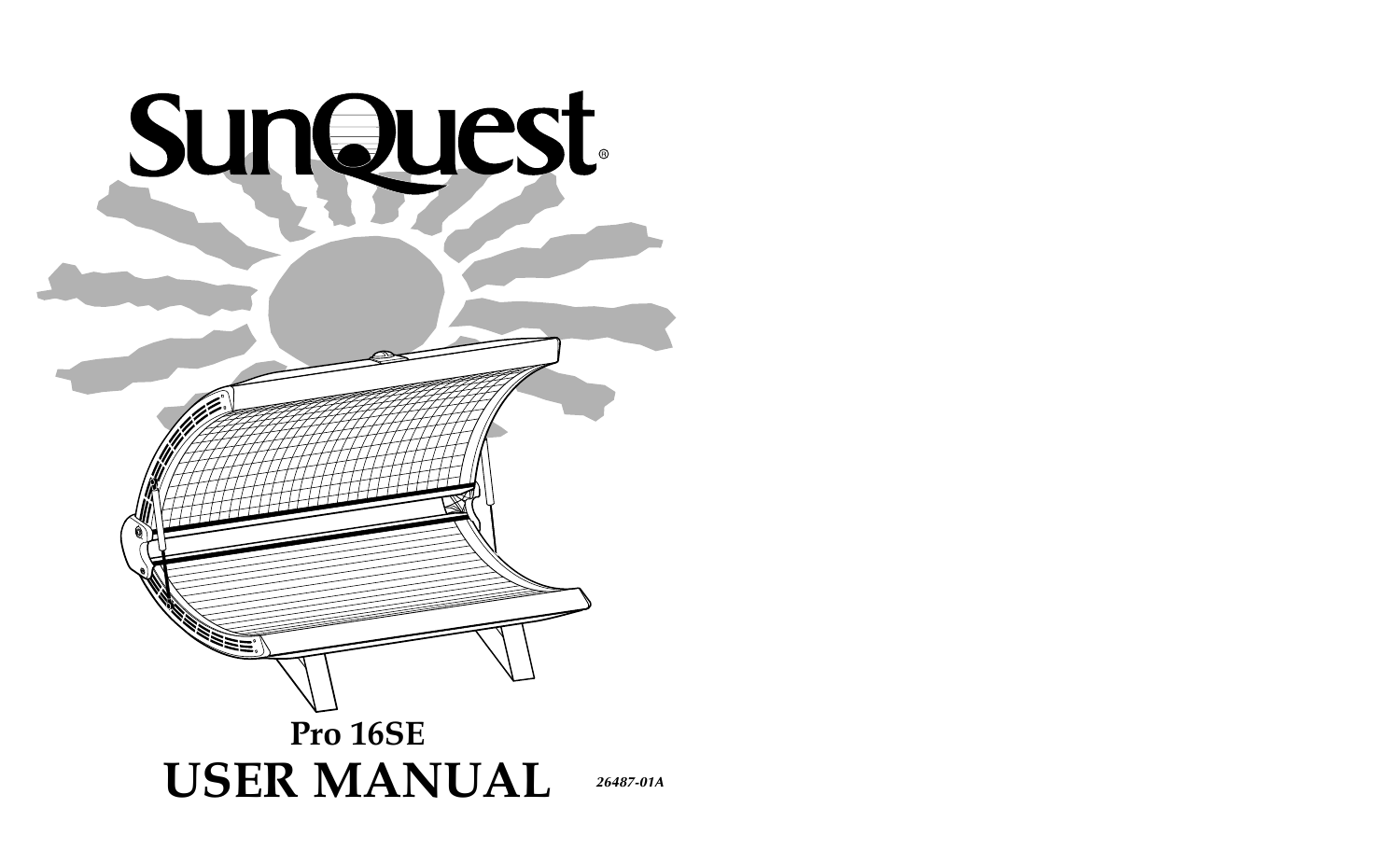### **Limited Lifetime Warranty**

**TAN TAN TAN TAN TAN TAN** 

**MARY AMAY** 

**SunQuest**® warrants your tanning unit to be free of structural defects in its material and workmanship, under normal use, for its lifetime. **SunQuest** will repair or replace, at their discretion, any defect to the structure which affects the performance of the unit.

For 6 months from the date of purchase, **SunQuest** will provide replacements for parts that prove to be defective in material or workmanship. Acrylic shields, fluorescent lamps, and lamp starters are excluded from this warranty. Labor will be covered for 30 days from purchase date. Normal wear, damage from misuse or abuse, damage incurred in transit, or damage done by unauthorized repairs or modifications are not covered by this warranty.

**ETS, Inc.** disclaims any implied warranty of merchantability or fitness for any period beyond the expressed warranty. Some states do not allow limitations on how long an implied warranty lasts, so the above limitations may not apply to you.

No one has authority to change or modify this Limited Lifetime Warranty in any respect. To obtain service under the Limited Lifetime Warranty, contact **ETS, Inc.** at **1-800-449-3605**, and ask for the Technical Service Department.

**ETS, Inc.** shall not be liable for loss of use, loss of time , inconvenience, rental or substitute products, loss of business, loss of income, or any other incidental or consequential damages. Some states do not allow the exclusion or limitation of incidental or consequential damages, so the above limitation or exclusion may not apply to you.

This warranty gives you specific legal rights, and you may also have other rights which may vary from state to state.

All warranty service must be performed by an authorized service person. If your tanning unit must be returned for service, all freight charges must be at your expense. Contact your place of purchase for the address of the **SunQuest** Service Center nearest you. Proof of purchase is required to obtain warranty service.

This warranty covers the original purchaser only. This warranty is void if the unit is modified in any manner from its original design.

**WXX**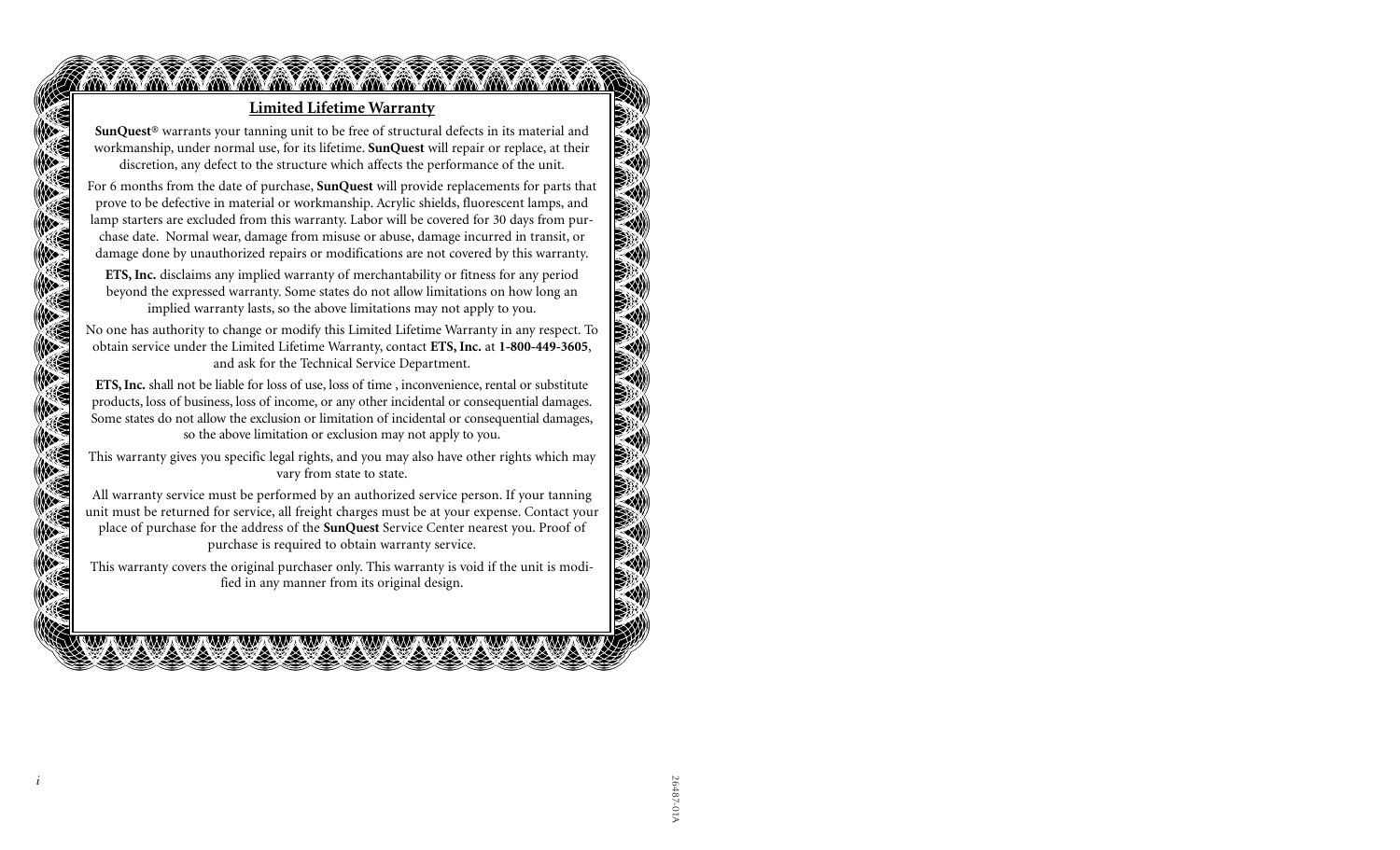![](_page_2_Picture_0.jpeg)

Congratulations on your purchase of this technologically advanced sun tanning unit. It has been designed to provide years of dependable service for you.

Please read all the instructions in this booklet before installing and using the unit. Always be sure to observe all safety precautions.

![](_page_2_Picture_3.jpeg)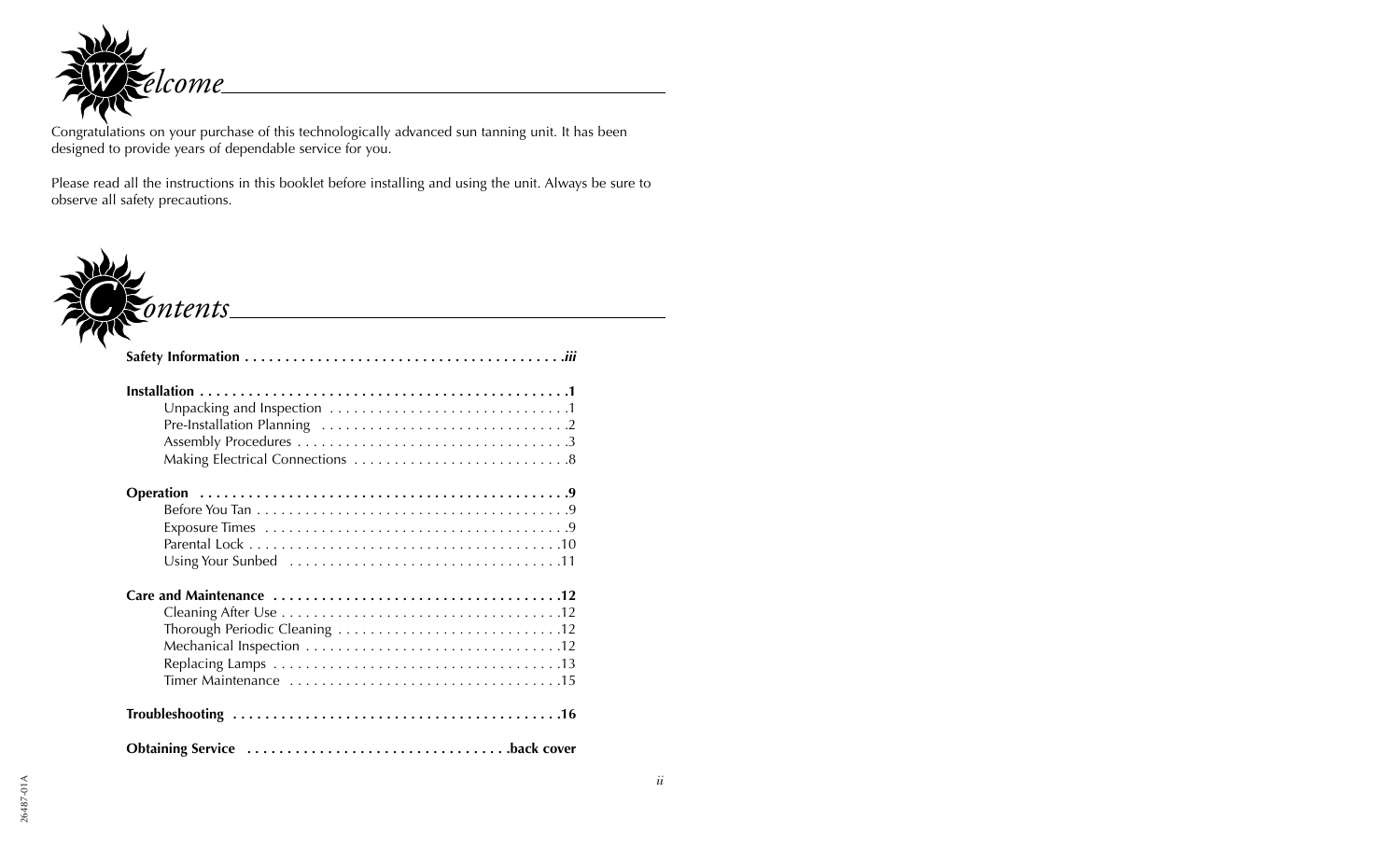![](_page_3_Picture_0.jpeg)

Ultraviolet radiation. Follow instructions. Avoid overexposure. As with natural sunlight, overexposure can cause  $\mathsf{DANGER}$  Ultraviolet radiation. Follow instructions. Avoid overexposure. As with natural sunlight, overexposure can cause<br> $\mathsf{DANGER}$  eye and skin injury and allergic reactions. Repeated exposure may cause premature agin cancer. WEAR PROTECTIVE EYEWEAR; FAILURE TO MAY RESULT IN SEVERE BURNS OR LONGTERM INJURY TO THE EYES. Medications or cosmetics may increase your sensitivity to the ultraviolet radiation. Consult physician before using sunlamp if you are using medications or have a history of skin problems or believe yourself especially sensitive to sunlight. If you do not tan in the sun, you are unlikely to tan from the use of this product. Children, the elderly, or fair skinned people who always burn easily and either never tan or tan minimally should not use this equipment.

To use, lie down under canopy and pull down as far as adjustment will allow. Do not use without clear plastic panels (or wire grid for models using wire grid) in place. Untanned persons should not tan on consecutive days during their first week of tanning. Never tan more than once a day. Tanning normally appears after the first few sessions and maximizes after approximately four weeks. Tan once or twice per week thereafter to maintain appearance. Persons already having a base tan may begin at advanced levels corresponding to the extent of their base tan.

|                | <b>RECOMMENDED EXPOSURE TIMES IN MINUTES</b>                        |                                    |         |                                    |         | <b>MAXIMUM EXPOSURE TIME IS 30 MINUTES</b> |
|----------------|---------------------------------------------------------------------|------------------------------------|---------|------------------------------------|---------|--------------------------------------------|
| Skin Type:     |                                                                     | Level 1/Week 1<br>1st-3rd Sessions | Level 2 | Level 3                            | Level 4 | Subsequent<br><b>Maximum</b>               |
|                | <b>Sensitive Skin</b> (Burns easily and severely and does not tan.) |                                    |         | <b>NOT RECOMMENDED FOR TANNING</b> |         |                                            |
| II Light       | (Burns easily and severely and tans minimally.)                     |                                    | 12      | 18                                 | 24      | 30                                         |
| III Normal     | (Burns moderately and tans average.)                                |                                    | 15      | 22                                 | 30      | 30                                         |
| <b>IV Dark</b> | (Burns minimally, tans easily and above average.)                   | 10                                 | 17      | 24                                 | 30      | 30                                         |

New lamps emit approximately 10% more ultraviolet radiation during the first 50 hours of operation. Recommended tanning times should therefore be reduced by approximately 10% during that period.

**WARNING:** • Read the instructions booklet before using this sunlamp product. • All persons in the room should wear protective eyewear when lamps are on. Recommended eyewear: provided eyeshields or equivalent eyewear as defined under 21 CFR 1040.20. Other types of eyewear may not provide adequate protection. Failure to use protective eyewear may result in severe burns or other eye injury. If discomfort develops, discontinue use and consult a physician.

### **THE FOLLOWING LAMPS HAVE BEEN CERTIFIED FOR USE IN THE Pro 16SE:**

### **GT Wolff® Model GT171-T12-100W BI-PINGOLDEN TAN™ Wolff® Model GT71-T12-100W BI-PIN**

### **DISCONNECT POWER CORD BEFORE ATTEMPTING TO CLEAN, RELAMP, OR ENGAGE IN THE MAINTENANCE OF THIS PRODUCT.**

This product is in conformity with performance standards for sun lamp products under 21 CFR PART 1040.20 and ANSI/UL Standard 482.

![](_page_3_Picture_10.jpeg)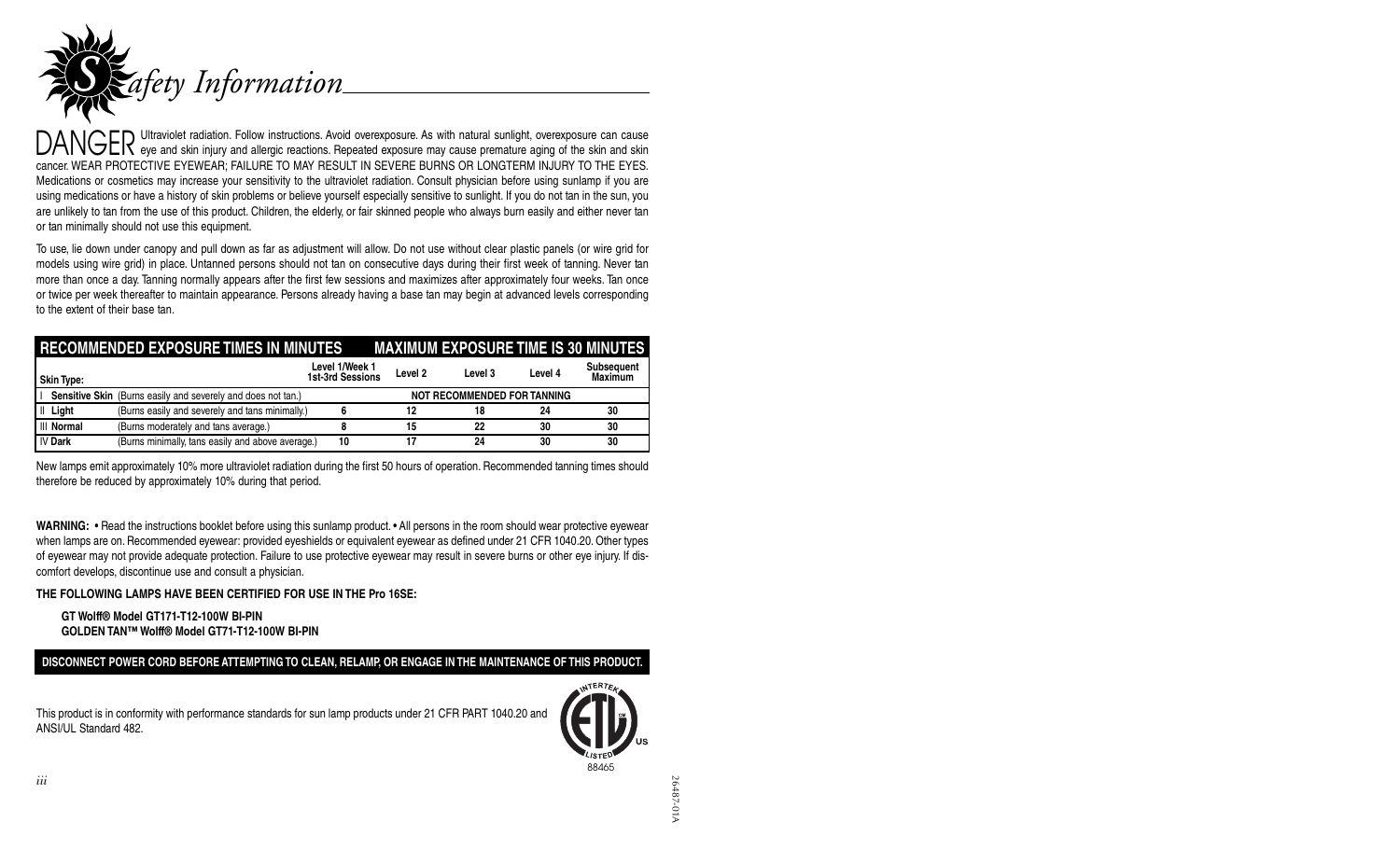![](_page_4_Picture_0.jpeg)

## **Unpacking and Inspection**

Your sunbed comes in two cardboard cartons, one for the bench and one for the canopy. Open the cartons and remove the bench and canopy as follows.

The bench and canopy are each wrapped in plastic. Pull back the plastic and, with a helper, grasp the bench and pull it from the carton bottom, leaving the plastic wrap and the carton packaging. Do the same for the canopy. Do not try to lift either unit with the plastic still on as it may slip.

**Note!** The cartons are reusable. You may wish to save them for future use.

The canopy box contains the canopy unit and a pair of gas springs. The bench box contains the following items:

- •Bench Unit
- • Box containing necessary assembly hardware, safety goggles, and pillow
- •Box containing two stand legs

Inspect these items, including the canopy and bench, and make sure they are free from any visible damage. Report the extent of any damage to the transportation company.

Record the serial numbers of the canopy and bench in the area provided at the back of this manual. This information willbe required whenever you call customer service.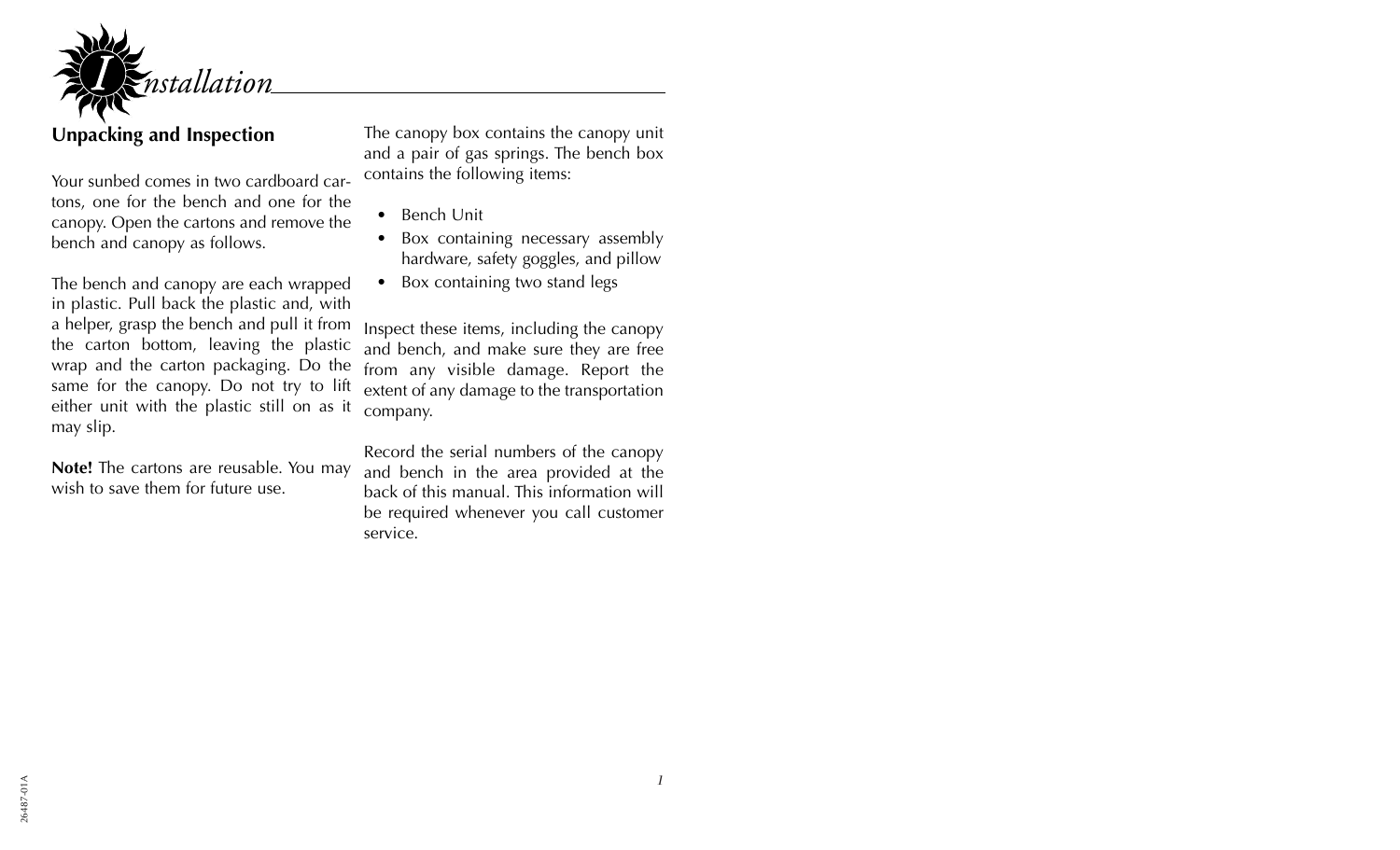![](_page_5_Picture_0.jpeg)

*Installation - Pre-Installation Planning*

## **Pre-Installation Planning**

Before you begin to assemble your sunbed, you should observe the following preinstallation considerations.

![](_page_5_Picture_4.jpeg)

## **WARNING**

**Shock hazard.Disconnect power before servicing.**

• Your sunbed operates from a 120V AC source. You should have a NEMA5-20R electrical outlet (like the one shown below) installed in the room in which you will use the unit. The outlet should be on a dedicated circuit capable of providing 20 Amp service. We recommend installationby a professional electrician. The outlet must be earth grounded.

# **A CAUTION**

**Air from the room is used to coolthe sunbed. Maximum ambientroom temperature should be 80°F. Place your sunbed no closer than 6" from any wall. Make sure nothing obstructs the airflow into thesunbed's endcaps or out of the fan openings. A poorly ventilated room may cause the unit to become hot and cause discomfort to the user.**

# **CAUTION**

**Proper assembly of your sunbed requires three people. Plan to have a couple of helpers assist you.**

![](_page_5_Picture_12.jpeg)

**20 AMP NEMA #5-20R RECEPTACLE**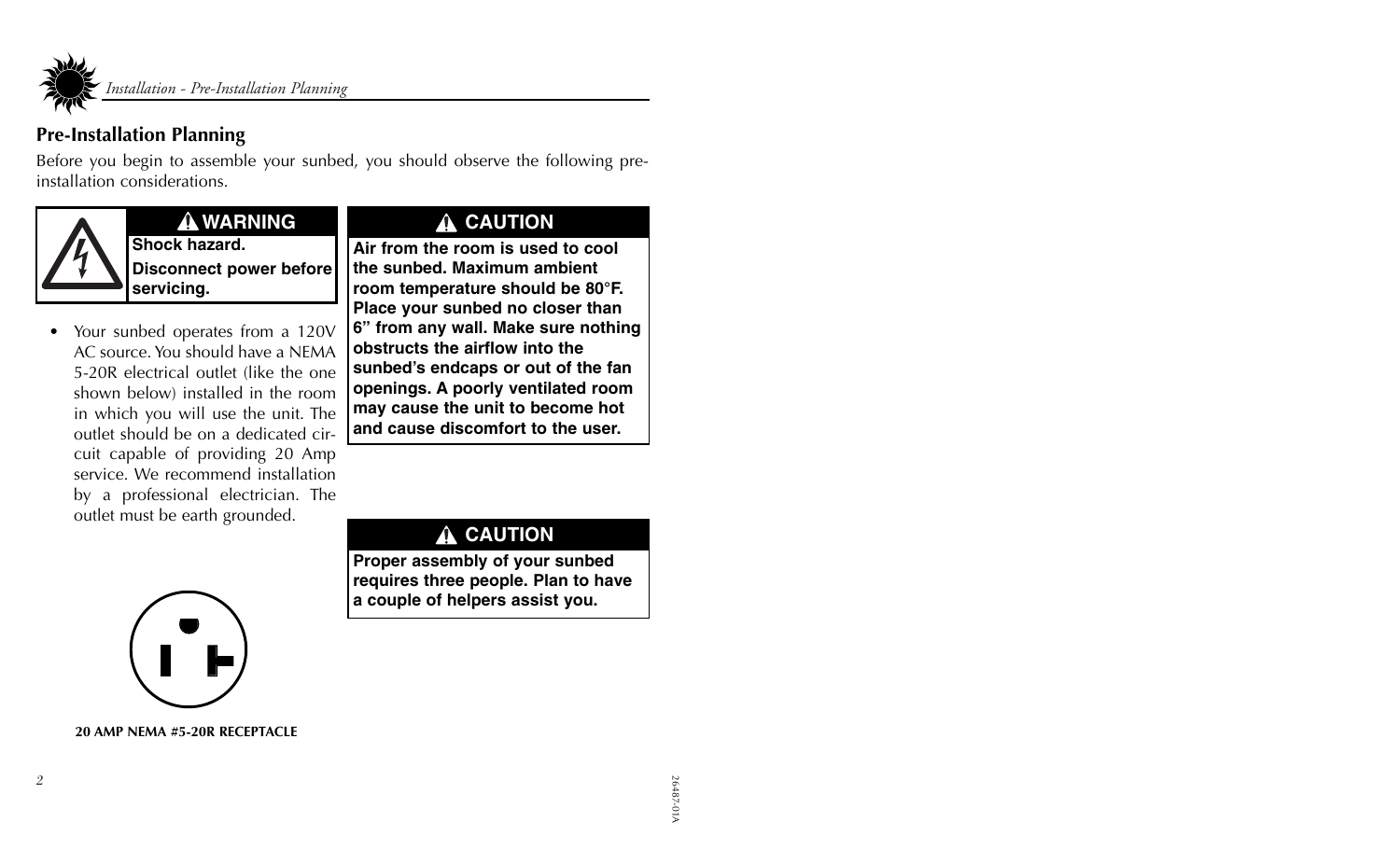![](_page_6_Picture_1.jpeg)

![](_page_6_Figure_2.jpeg)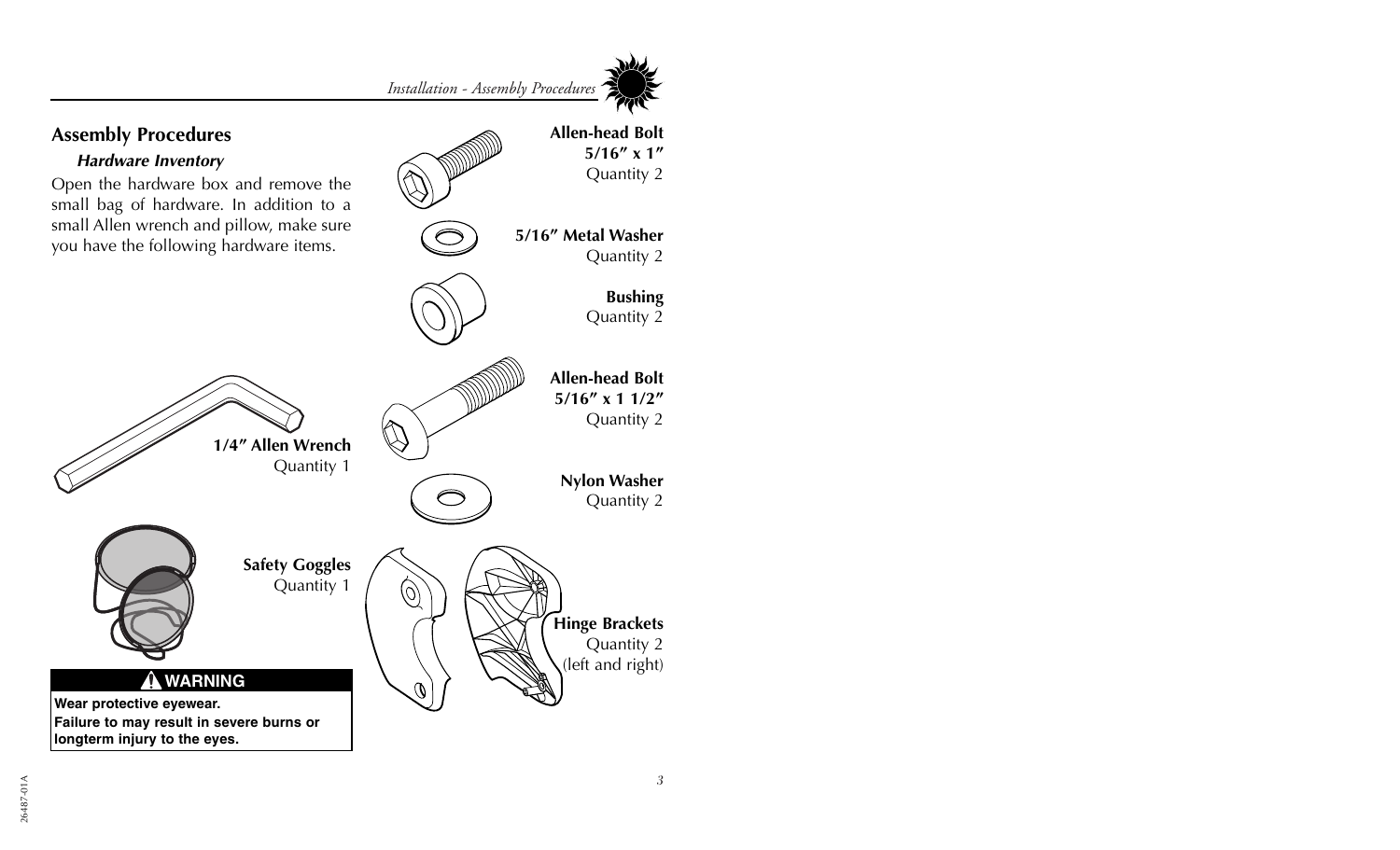![](_page_7_Picture_0.jpeg)

### *Attaching Legs to Bench*

Lay the bench upside down on the floor. Locate the two stand legs and attach to the bench as shown below.

1. Using the six 5/16" x 1" bolts and the six larger 5/16" washers already installed in the bench, attach the stand legs with the skirt mounting holes toward the back of the bench as shown. Install center bolt first. Youmay have to gently push the sides of the legs in to align holes. Tighten with the Allen wrench.

![](_page_7_Picture_4.jpeg)

2. Turn bench right side up on floor. Place so that the power cord connector is facing toward the wall outlet.

![](_page_7_Picture_6.jpeg)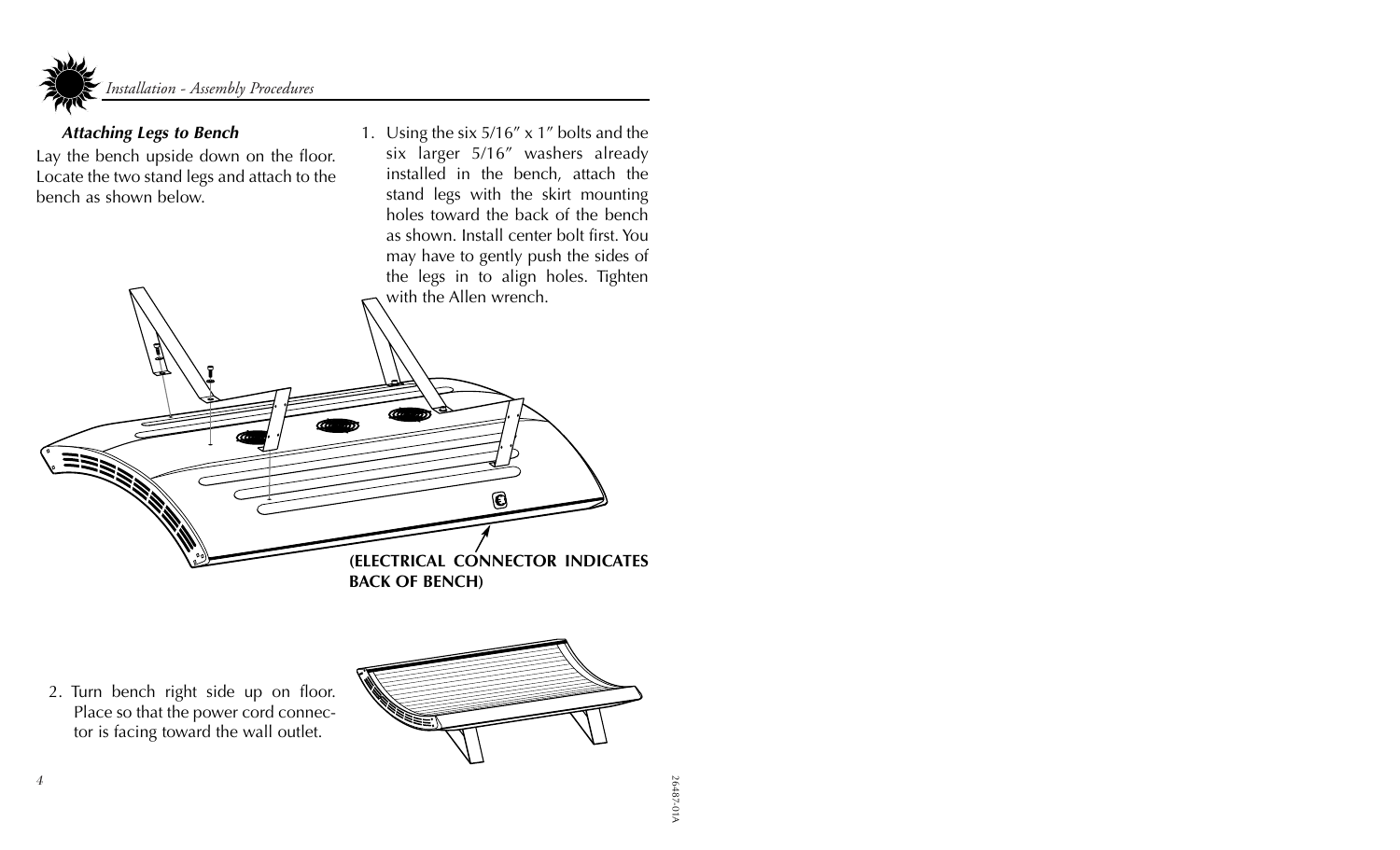![](_page_8_Picture_0.jpeg)

*Attaching Hinge Brackets to Bench* Locate the two hinge brackets and identify the left and right brackets.

- 1. Install the hinge brackets to the ends of the bench such that the short bossengages the stud above the bolt hole, and the long boss engages the hole below the bolt hole. Secure using the 5/16" x 1" Allen-head bolts and5/16" metal washers. Tighten bolt snug, then an additional half turn.
- 2. Place the bushings into the hinge brackets as shown below.

ബ

![](_page_8_Picture_4.jpeg)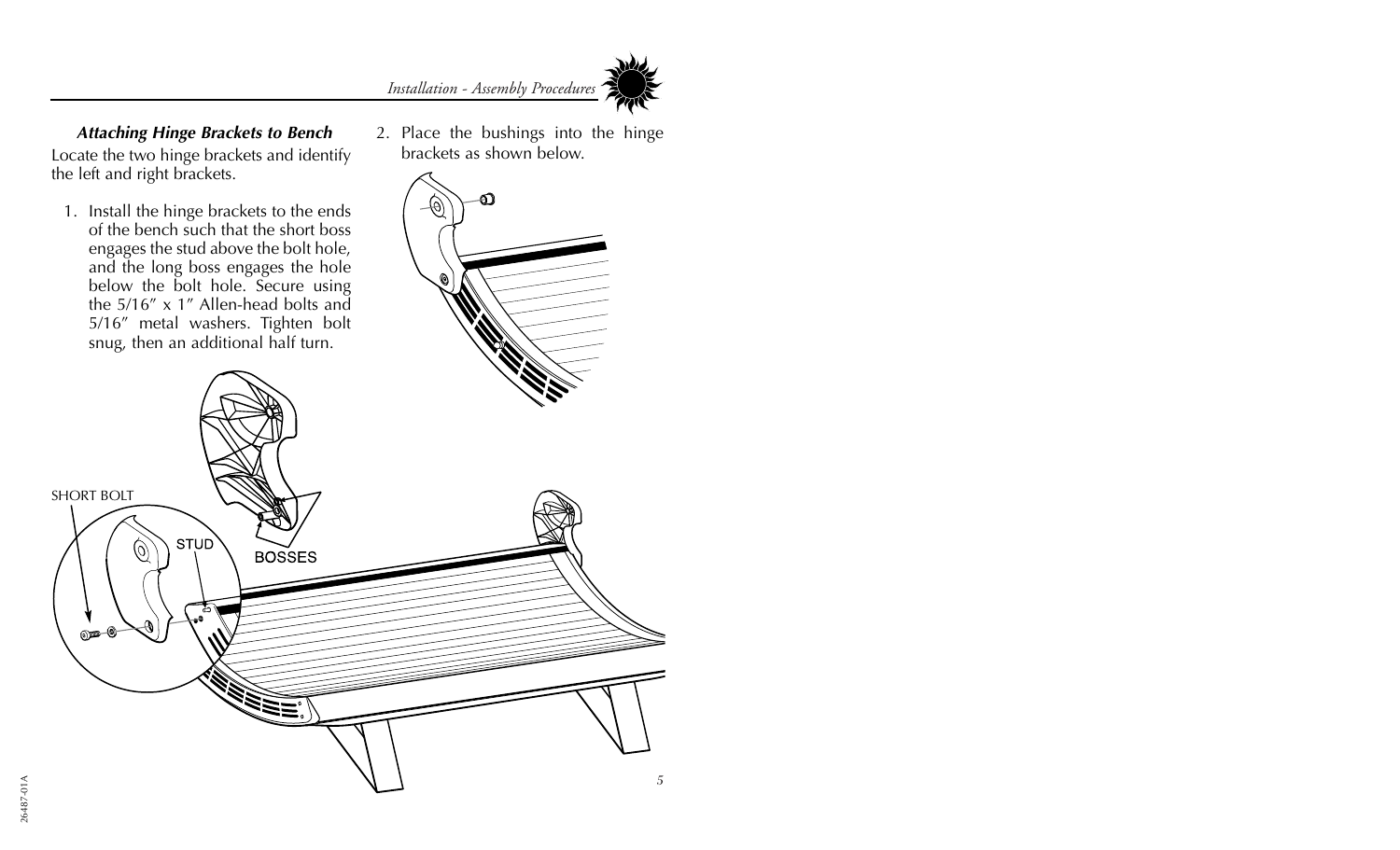![](_page_9_Picture_0.jpeg)

## *Attaching Canopy to Bench*

1. Lift the canopy and hold it between the hinge brackets. You may want to use some of the cardboard packing, laid across the bench, to support the canopy.

> 2. Insert the  $5/16'' \times 11/2''$  bolts with the nylon washers into both hinge brackets. Tighten bolts into the endcap threaded inserts until snug, then an additional half turn. Do not overtighten to avoid damaging threaded inserts.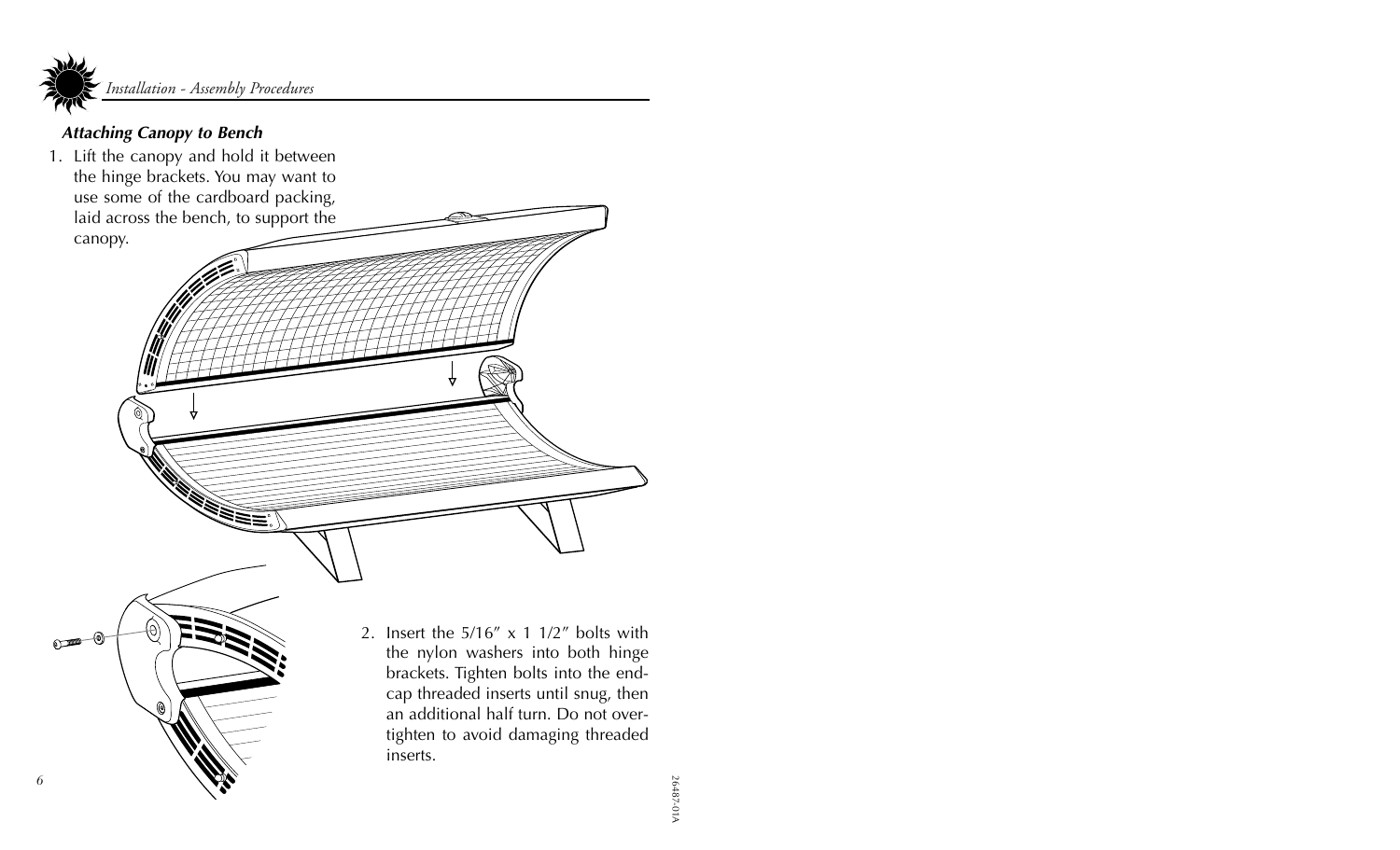![](_page_10_Picture_1.jpeg)

### *Attaching Gas Springs*

PIVOT STUD

- 1. The gas springs are shipped with locking clips installed. Use a screwdriver to pry back the locking clips on the gas springs as they are installed. (See right)
- 2. With a helper holding the canopy open, align open ends of gas spring ball joints with pivot studs and push into place. Be sure rod end is down as shown. DO NOT lower canopy until both gas springs are engaged!

3. Lift and lower canopy a few times to lubricate gas springs for optimum performance.

![](_page_10_Picture_6.jpeg)

## **CAUTION**

**Failure to engage locking clips may result in the ball joints working loose, allowing the canopy to fall, which may result in damage to the unit and injury.**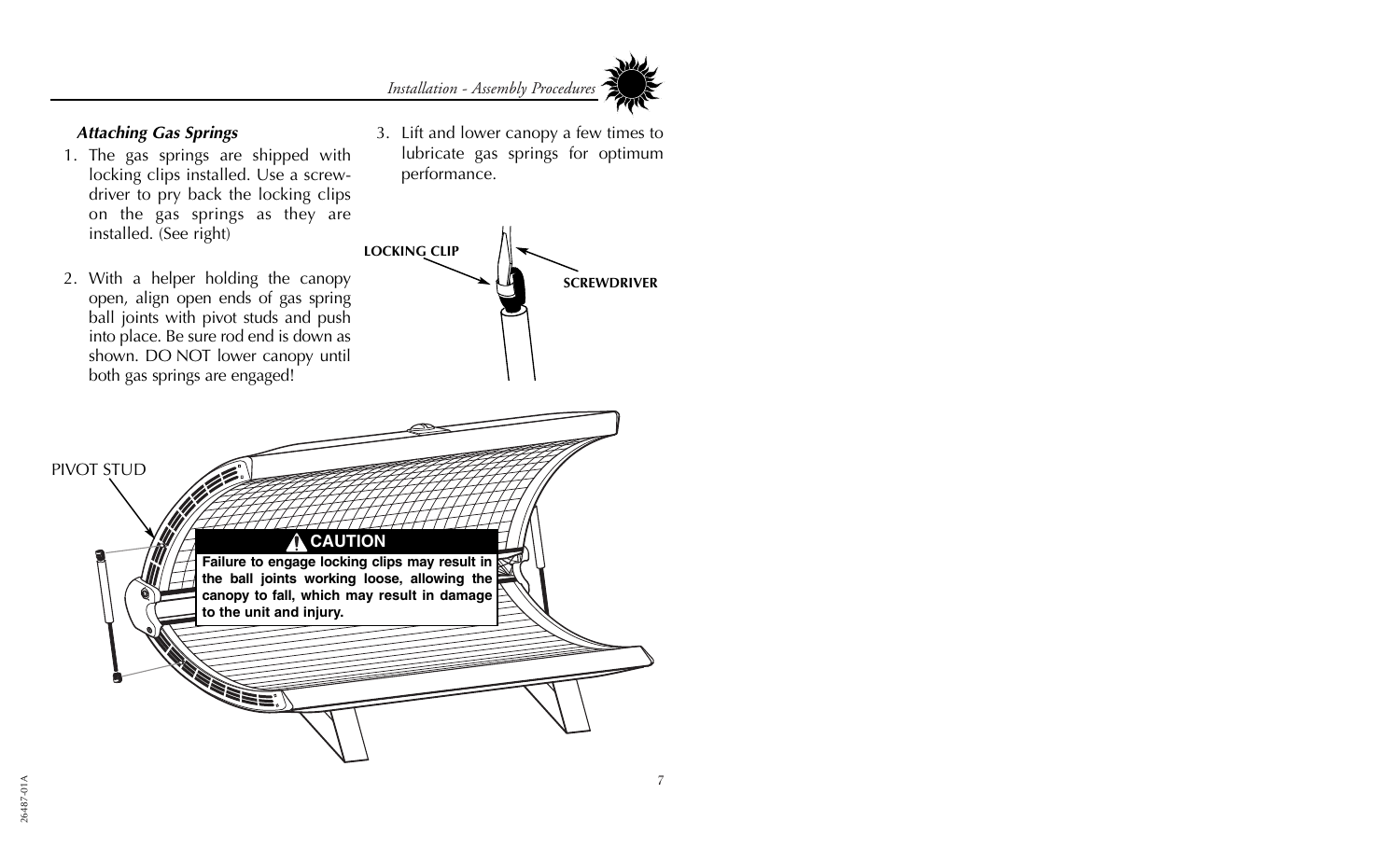![](_page_11_Picture_0.jpeg)

## **Making Electrical Connections**

## **WARNING**

**Shock hazard.Be sure AC power is disconnected before connecting cables.**

1. Connect the canopy to bench power cord to the bench receptacle. The plug is polarized. Align the terminals and firmly push on until seated then tighten the threaded locking ring.

![](_page_11_Picture_5.jpeg)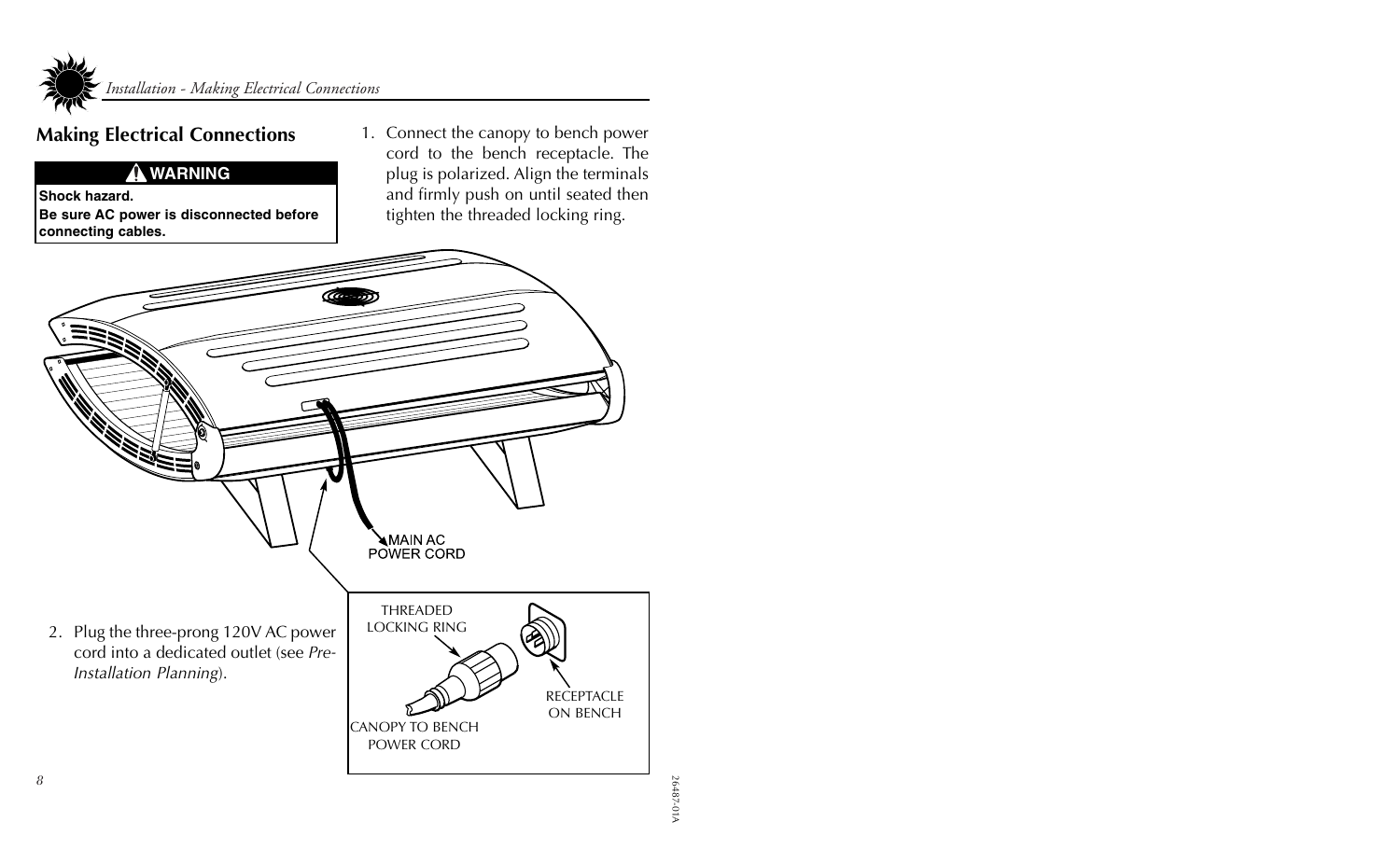![](_page_12_Picture_0.jpeg)

**Before You Tan**

Before using your sunbed, please note the following important precautions.

- • Your skin should be free of cosmetics, tanning oils, or other body lotions prior to tanning except for those specifically made for use with tanning devices. However, do not remove natural body oils by bathing or showering immediately before tanning.
- • Your hair should be free of gels, mousses, sprays, or other hair products prior to tanning. These products can cause damage to the sunbed acrylic. As an alternative, a shower cap or towel can be worn to keep treated hair away from the sunbed surfaces.
- • This unit intended for individual use.Only one pair of eyewear is included.

## $\Lambda$  DANGER

**Some medications may increase your sensitivity to ultraviolet light. It is recommended that you consult a physician before using this sunbed if taking any medication or if you suspect that your skin might be especially sensitive to sunlight.**

## **DANGER**

**Shock hazard.**

**Do not operate this device near water or while you are wet.**

## **Exposure Times**

Follow the guidelines for skin type and exposure times as shown in the table below. Untanned persons should not tan on consecutive days during their first week of tanning. Never tan more than once a day. Tanning normally appears after the first few sessions and maximizes after approximately four weeks. Tan once or twice per week thereafter to maintain appearance. Persons already having a base tan may begin at advanced levels corresponding to the extent of their base tan.

|                   | <b>RECOMMENDED EXPOSURE TIMES IN MINUTES</b>                 |                                           |         | <b>MAXIMUM EXPOSURE TIME IS 30 MINUTES</b> |         |                                     |
|-------------------|--------------------------------------------------------------|-------------------------------------------|---------|--------------------------------------------|---------|-------------------------------------|
| <b>Skin Type:</b> |                                                              | Level 1/Week 1<br><b>1st-3rd Sessions</b> | Level 2 | Level 3                                    | Level 4 | <b>Subsequent</b><br><b>Maximum</b> |
|                   | Sensitive Skin (Burns easily and severely and does not tan.) |                                           |         | <b>NOT RECOMMENDED FOR TANNING</b>         |         |                                     |
| II Light          | (Burns easily and severely and tans minimally.)              |                                           | 12      | 18                                         | 24      | 30                                  |
| III Normal        | (Burns moderately and tans average.)                         |                                           | 15      | 22                                         | 30      | 30                                  |
| <b>IV Dark</b>    | (Burns minimally, tans easily and above average.)            | 10                                        |         | 24                                         | 30      | 30                                  |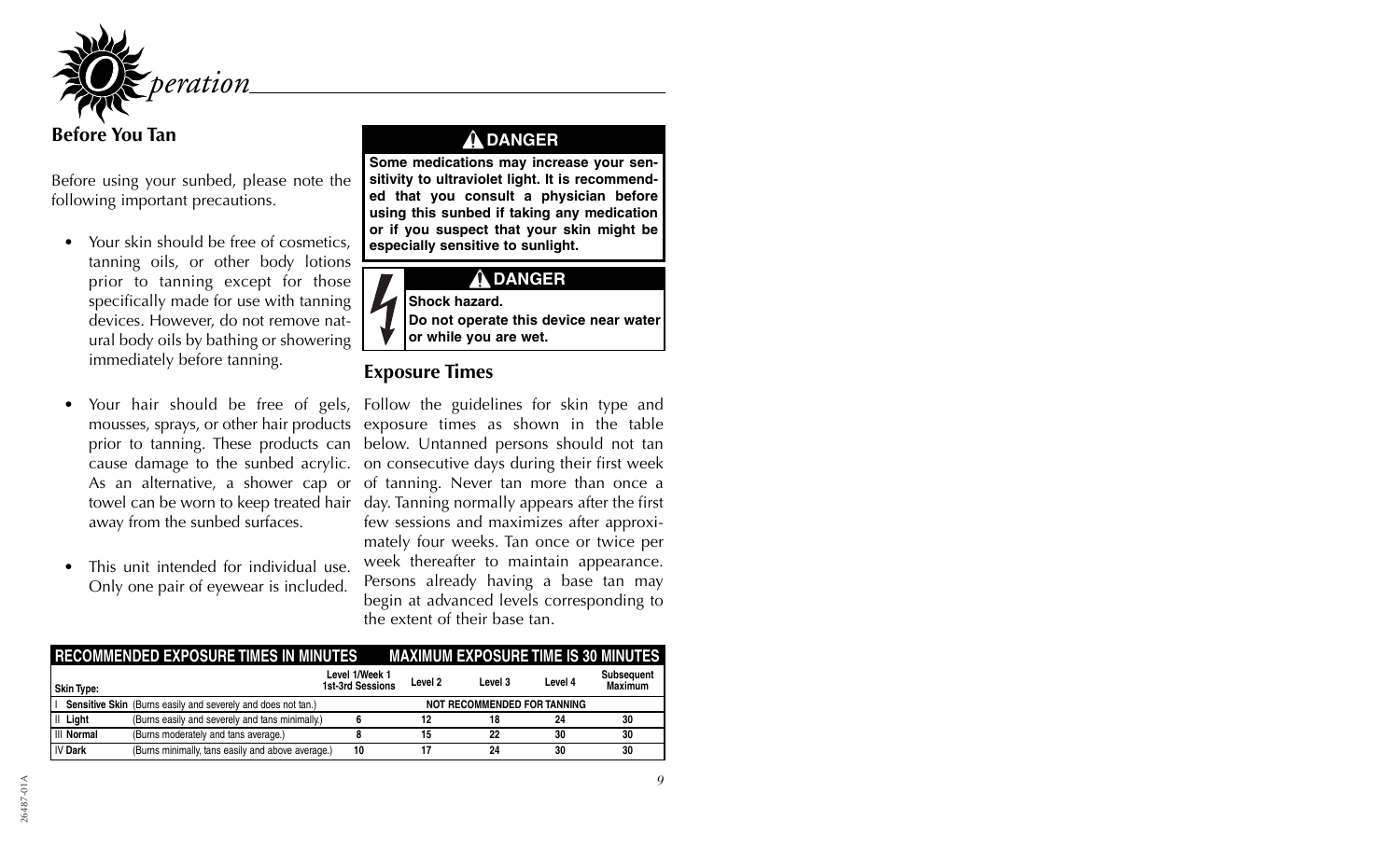![](_page_13_Picture_0.jpeg)

## **Parental Lock**

This sunbed is equipped with a parental lock switch. This switch helps you monitor usage of the sunbed by children and/or others. To activate, insert the key into the lock switch and turn, horizontal to lock and vertical to unlock (illustration shown unlocked). You may remove the key in the unlocked as well as locked position.

![](_page_13_Figure_3.jpeg)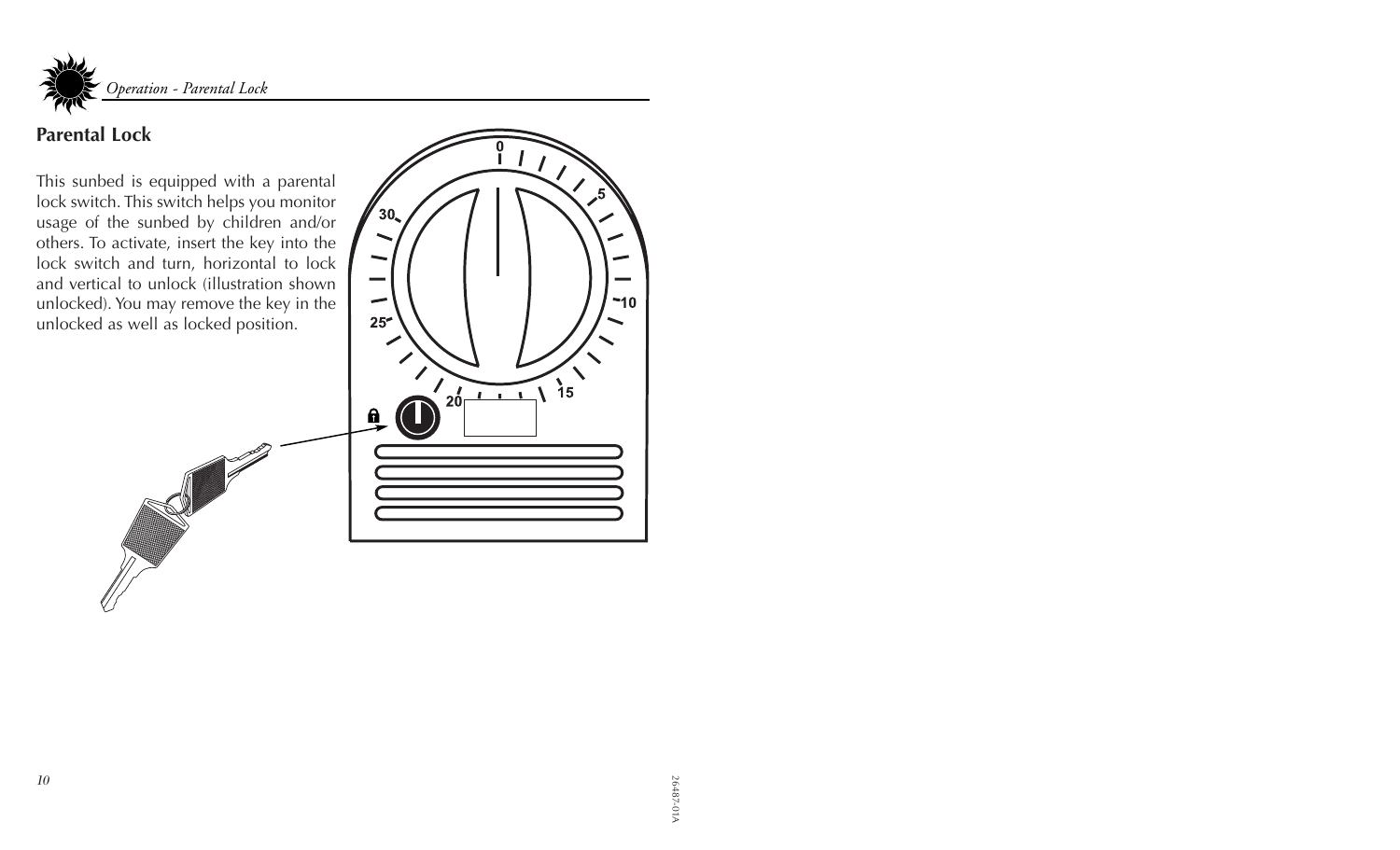*Operation - Using Your Sunbed*

![](_page_14_Picture_1.jpeg)

## **Using Your Sunbed**

Once you have read *Before You Tan* and *Exposure Times*, you are ready to use your sunbed. Proceed as follows.

Your sunbed is designed for individual use. Always wear the safety goggles supplied with your sunbed or another approved pair of goggles, as defined under 21 CFR 1040.20. Regular sunglasses do not provide adequate protection from ultraviolet light.

**Wear protective eyewear.**

**Failure to may result in severe burns or longterm injury to the eyes.**

- **Step 1** Set the timer to the desired number of minutes (after first determining the proper time period from the table on page 9). The lamps will turn on as soon as you move the rotary dial from the "0" position.
- **Step 2** Lift the canopy, lie down on the bench (face up), and lower the canopy toward your body. For best results, position the canopy as close as possible to your body.
- **Step 3** When the timer reaches 0, the lamps will automatically turn off. **WARNING**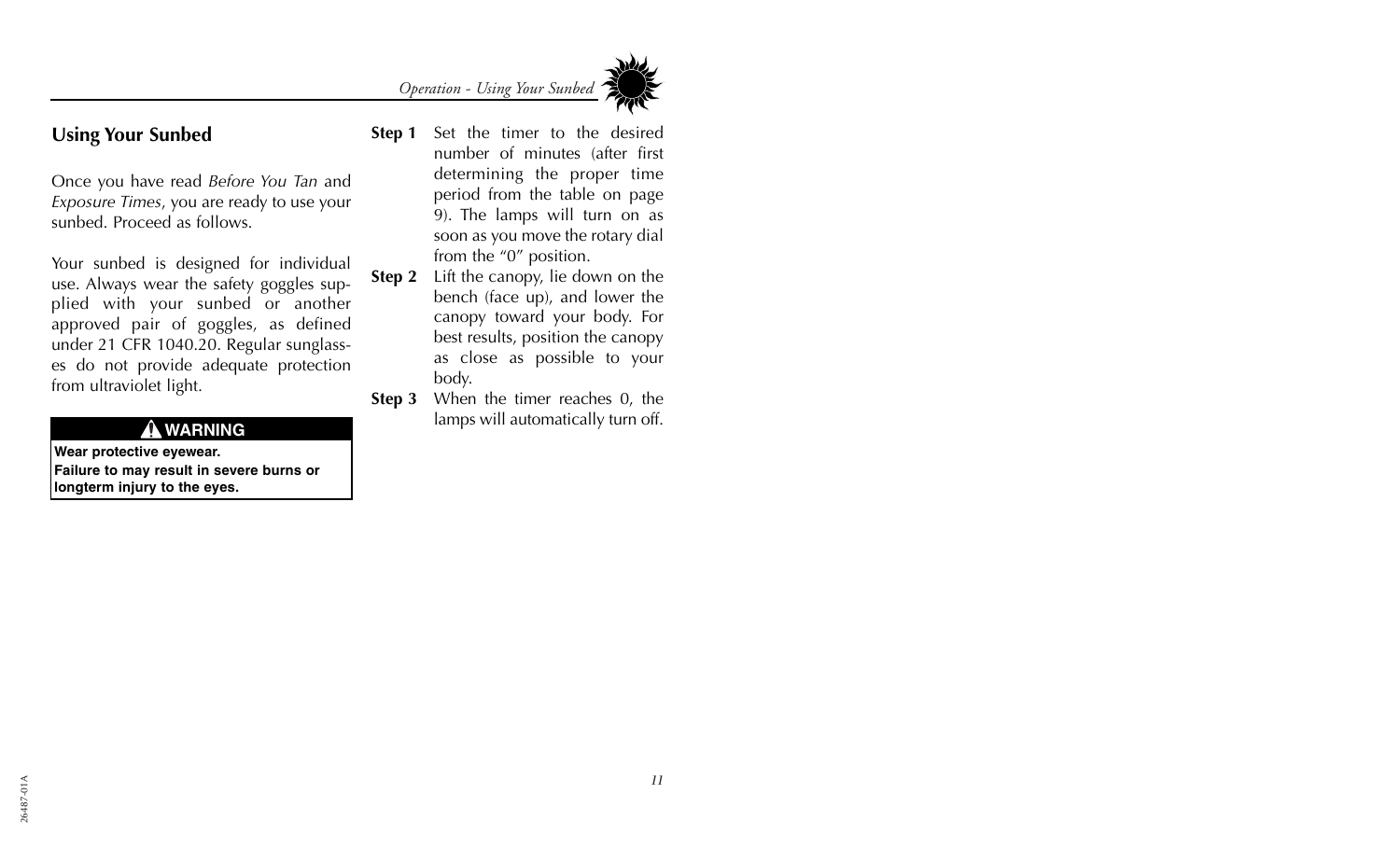![](_page_15_Picture_0.jpeg)

## **Cleaning After Use**

Clean and disinfect your tanning bed's bench and canopy after each use. Use a non-abrasive disinfectant cleaner that **doesnot contain ammonia or ammonia derivatives**. Ammonia may damage the acrylic shield. Spray the acrylic lightly with disinfectant and wipe dry with a clean soft cloth. Wipe the canopy grid with a soft cloth slightly dampened with disinfectant, then wipe dry. We recommend Australian Gold® PH Neutral disinfectant cleaner.

![](_page_15_Picture_3.jpeg)

## **WARNING**

**Shock hazard.**

**Disconnect power before removing any protective covers.**

## **Thorough Periodic Cleaning**

### *Introduction*

The cooling fans draw air through the bed and over time will cause a dust buildup on the lamps and reflectors. This will reduce the tanning effectiveness of the bed. When a dust buildup is observed, it is necessary to thoroughly clean the inside of the bench and canopy.

### *Cleaning the Canopy and Bench*

**Step 1** Remove the acrylic shield, metal grid and lamps as described in *Replacing Lamps*.

- **Step 2** With a soft cloth, wipe the entire length of each lamp to remove any film buildup.
- **Step 3** Clean both sides of the acrylic shield and grid with a nonammonia disinfectant cleaner.
- **Step 4** Wipe the reflectors with a clean damp cloth.
- **Step 5** Re-install the lamps, acrylic shield and grid.

## **Mechanical Inspection**

Your tanning bed has been built for years of service. To ensure trouble-free operation throughout its life, inspect the unit's mechanical integrity every 400-500 hours of use.

- Inspect the unit's fasteners verifying that all are firmly in place. Pay particular attention to the hinge bolts.
- Inspect gas springs for signs of wear. Gas springs that will not hold the canopy in the full open position when raised should be immediately replaced.
- Inspect the timer as indicated in this manual under *Timer Maintenance*.
- Inspect the AC power cord and its connections.
- Inspect the acrylic. Broken, cracked or badly scratched acrylics should be immediately replaced.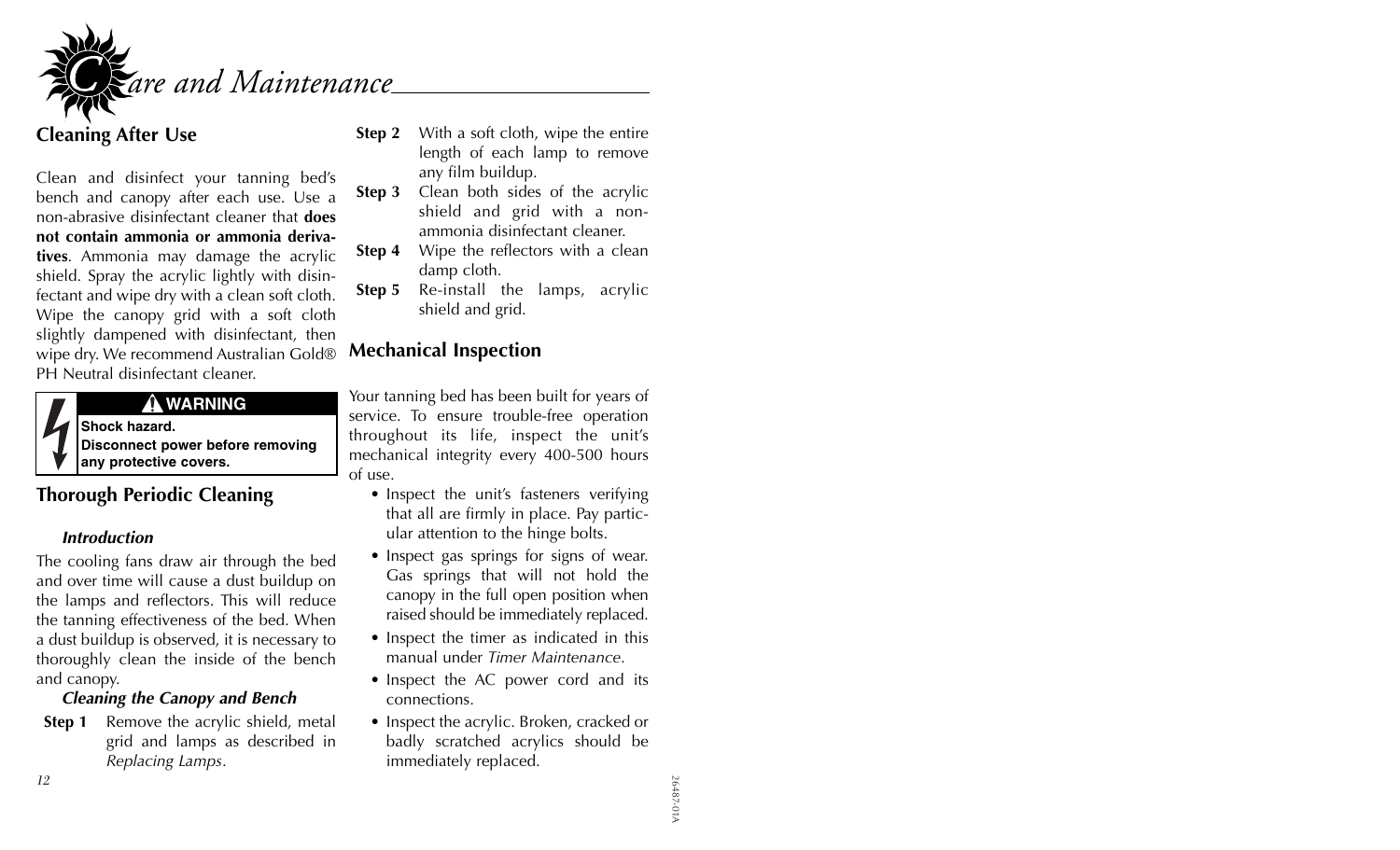*Care and Maintenance - Replacing Lamps*

## **Replacing Lamps**

### *Introduction*

To be assured of maximum tanning effectiveness, change lamps after approximately 800-1000 hours of use. Tanning will continue after this time but at a slowerrate. Replace the lamp starters whenever the lamps are replaced.

## **WARNING**

**Shock hazard.**

**Disconnect power before servicing.**

### *Removing/Replacing Acrylic Shield and Canopy Grid*

The acrylic shield in the bench and metal grid in the canopy are secured in place by hinged profiles which run the length of the bed, both front and back.

### *Bench Shield*

Simply pry up on the inside edge of the profile until it releases its latching action (see figure at right). Continue to pry up the profile across its entire length until it swings back freely. Repeat for the other profile. The long edges of the acrylic shield are now exposed. Standing in front of the sunbed, grasp the long exposed edge of the acrylic and carefully slide it toward you until it is removed.

## *Canopy Grid*

As you pry the hinged profile open the canopy grid should start to drop out on its own. <u>You may want to have a helper hold</u> the grid while you pry open the profiles. If you need to, slide the grid toward the head or foot end of the sunbed and it willdrop out easily.

After changing the lamps, replace the acrylic shield and canopy grid by reversing the above directions. Close the hinged profile by pushing it back into place until it snaps tight.

![](_page_16_Picture_14.jpeg)

**Be careful. The edges of the acrylic shield may be sharp.**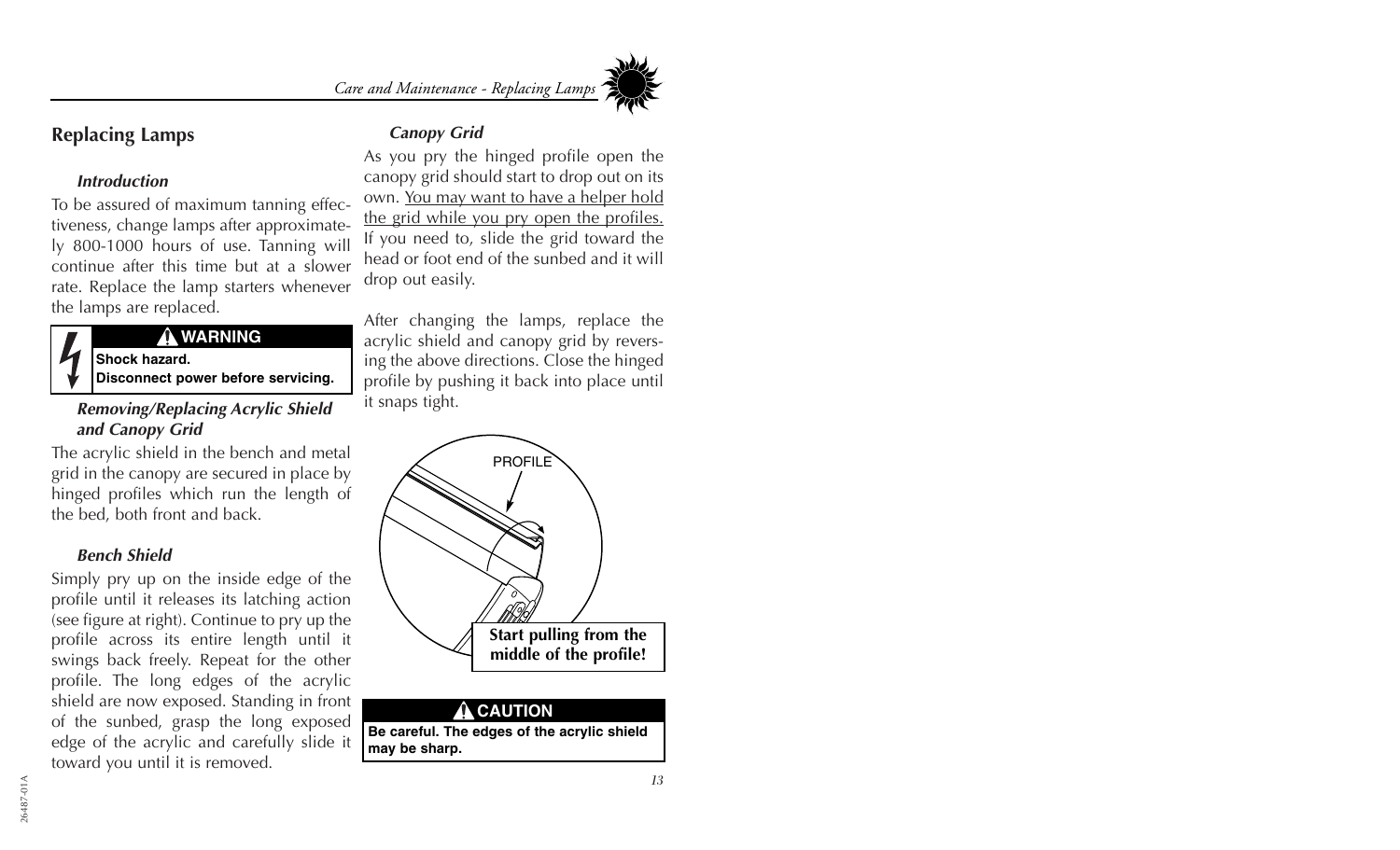![](_page_17_Picture_0.jpeg)

### *Removing/Replacing Lamps*

After removing the acrylic shield and We recommend using the lamps specified canopy grid, replace lamps as follows.

- **Step 1** Grasp a lamp at one end and at the middle, then turn the lamp a quarter turn. The lamp may then be gently removed from its holder.
- **Step 2** To reinstall a lamp, insert the pins located on the ends of the lamp into the slots on top of the lamp holder and turn the lamp a quarter turn.

### *Recommended Replacement Lamps*

below. Use of uncertified lamps is a violation of Federal regulations and will void your warranty. These lamps have an average life of 800-1000 hours of effective tanning use. Lamps used longer than that begin to lose their effectiveness even though they will continue to light.

![](_page_17_Picture_7.jpeg)

### **ONLY THE FOLLOWING LAMPS HAVE BEEN CERTIFIED FOR USE IN THE Pro 16SE:GT Wolff® Model GT171-T12-100W BI-PINGOLDEN TAN™ Wolff® Model GT71-T12-100W BI-PIN**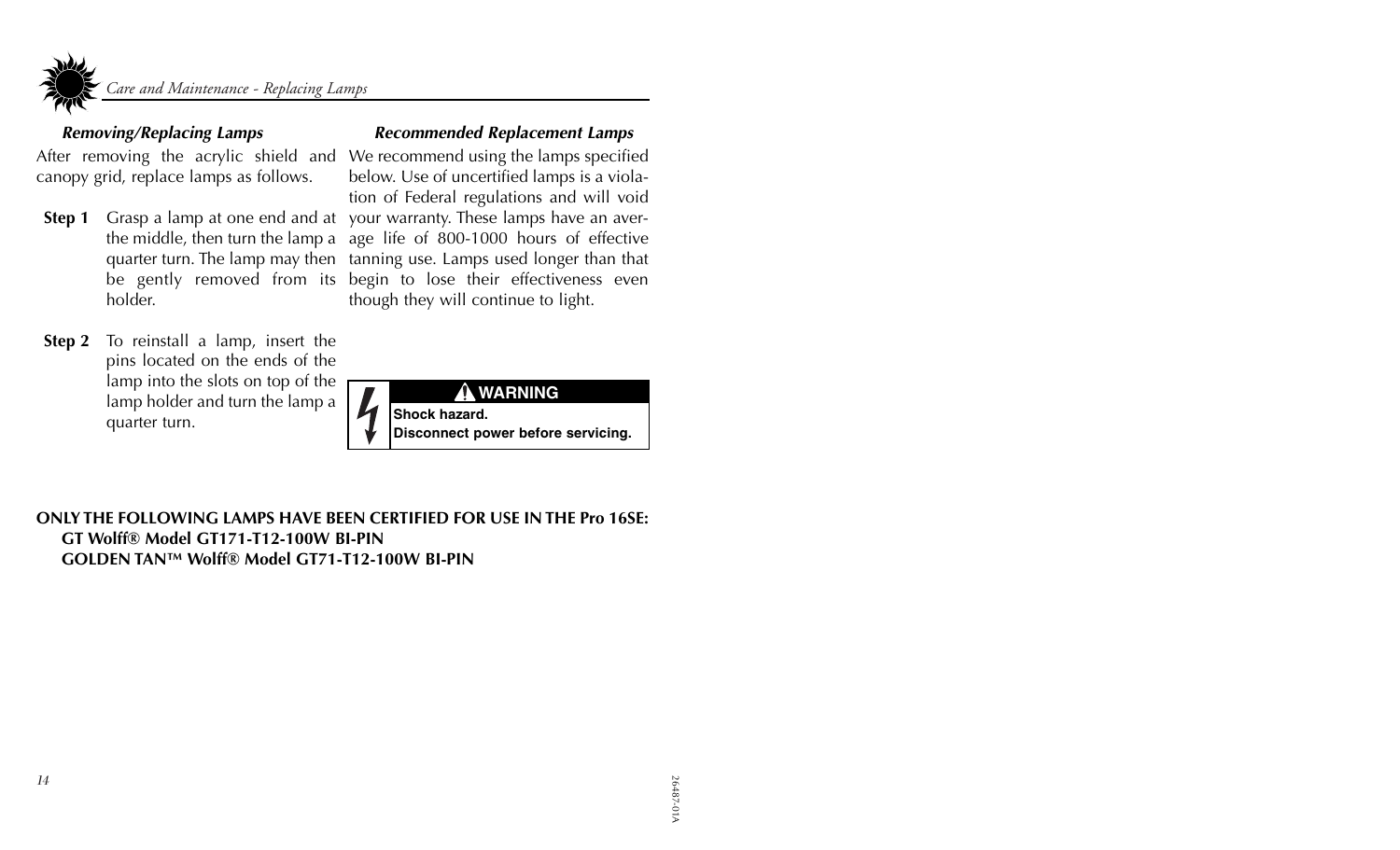*Care and Maintenance - Timer Maintenance*

![](_page_18_Picture_1.jpeg)

Your *SunQuest®* sunbed is equipped with a backup shut-off timer which will automatically turn off the sunbed in the unlikely event of a malfunction of the primary timer. This important safety feature also prevents the user from resetting the timer before the end of the pre-set maximum time interval. The electronic timerlimiting circuit is automatically reset each time the primary timer is turned to the OFF position.

Annually, or whenever your sunbed is relamped, check the operation and accuracy of the timer system as follows.

### $\hat{\mathbf{\Lambda}}$  CAUTION

**Do not perform these tests with a person in the sunbed.**

**Doing so may lead to overexposure which can cause eye and skin injury and allergic reactions.**

- **Step 1** Obtain an accurate watch capable of measuring in seconds. Set the timer to its maximum interval. Using the watch, time how long the lamps remain on. The lamps should shut off within plus or minus 10% of the maximum timer interval.
- **Step 2** Set the timer to the maximum time interval. Wait ten minutes, then turn the knob back to themaximum time position. The electronic time limiting circuit should turn the lamps off at an elapsed time equal to approximately 10% beyond the maximum timer interval, even though the primary timer continues to show time left.

Call ETS Customer Service if your timer does not operate properly, or if you experience difficulty with these tests.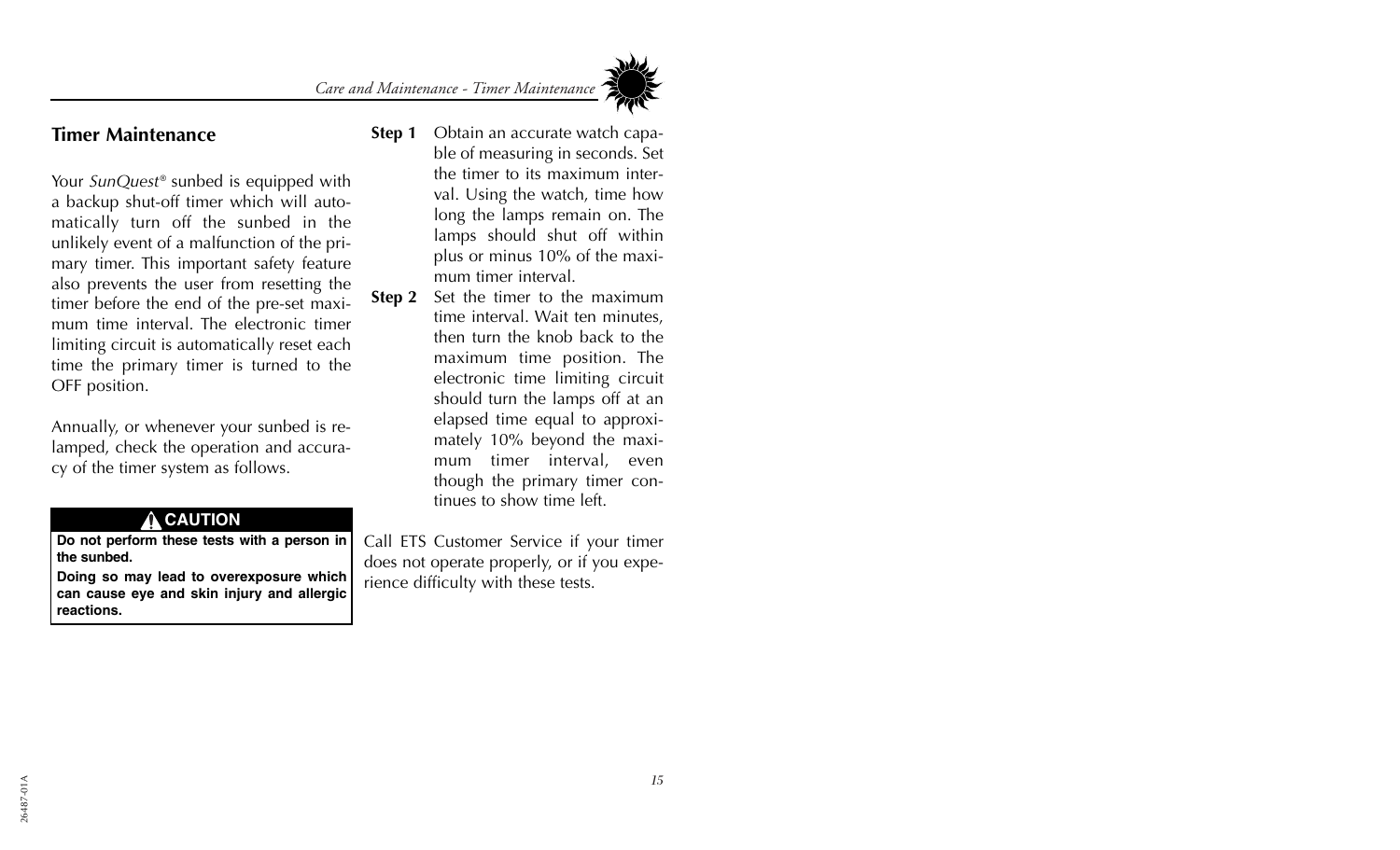![](_page_19_Picture_0.jpeg)

| <b>Problem</b>                                     | <b>Solution</b>                                                                                                                                                                                                                                                                                                                                              |
|----------------------------------------------------|--------------------------------------------------------------------------------------------------------------------------------------------------------------------------------------------------------------------------------------------------------------------------------------------------------------------------------------------------------------|
| Lamps fail to light                                | 1. Check source of AC power. Reset circuit breaker or<br>replace fuse if necessary.<br>2. Make sure the unit is plugged into outlet.<br>3. Make sure cord between canopy and bench is<br>properly connected.<br>4. Make sure timer dial is turned to a number past 0.<br>5. Make sure Parental Lock is in the vertical position.                             |
| One or more lamps fail to<br>light                 | 1. Check that lamp is installed correctly.<br>2. Switch unlit lamp with a lamp that lights. If the new<br>lamp lights and the old lamp still does not, replace<br>old lamp.<br>3. If replacing lamp does not remedy problem, con-<br>tact your service representative.                                                                                       |
| Canopy fails to stay in the up<br>or down position | Gas springs should hold the canopy fully open as<br>well as allow it to rest fully closed. If the canopy is<br>left open for an extended period of time it may<br>creep down. This is considered normal. Keep the<br>canopy closed when not in use. Replace gas springs<br>when they no longer have sufficient power to hold<br>the canopy open when raised. |
| Sunbed does not stay lit                           | 1. Check source of AC power. Reset circuit breaker or<br>replace fuse if necessary.<br>2. Check timer system per maintenance instructions in<br>this guide. Contact your service representative.                                                                                                                                                             |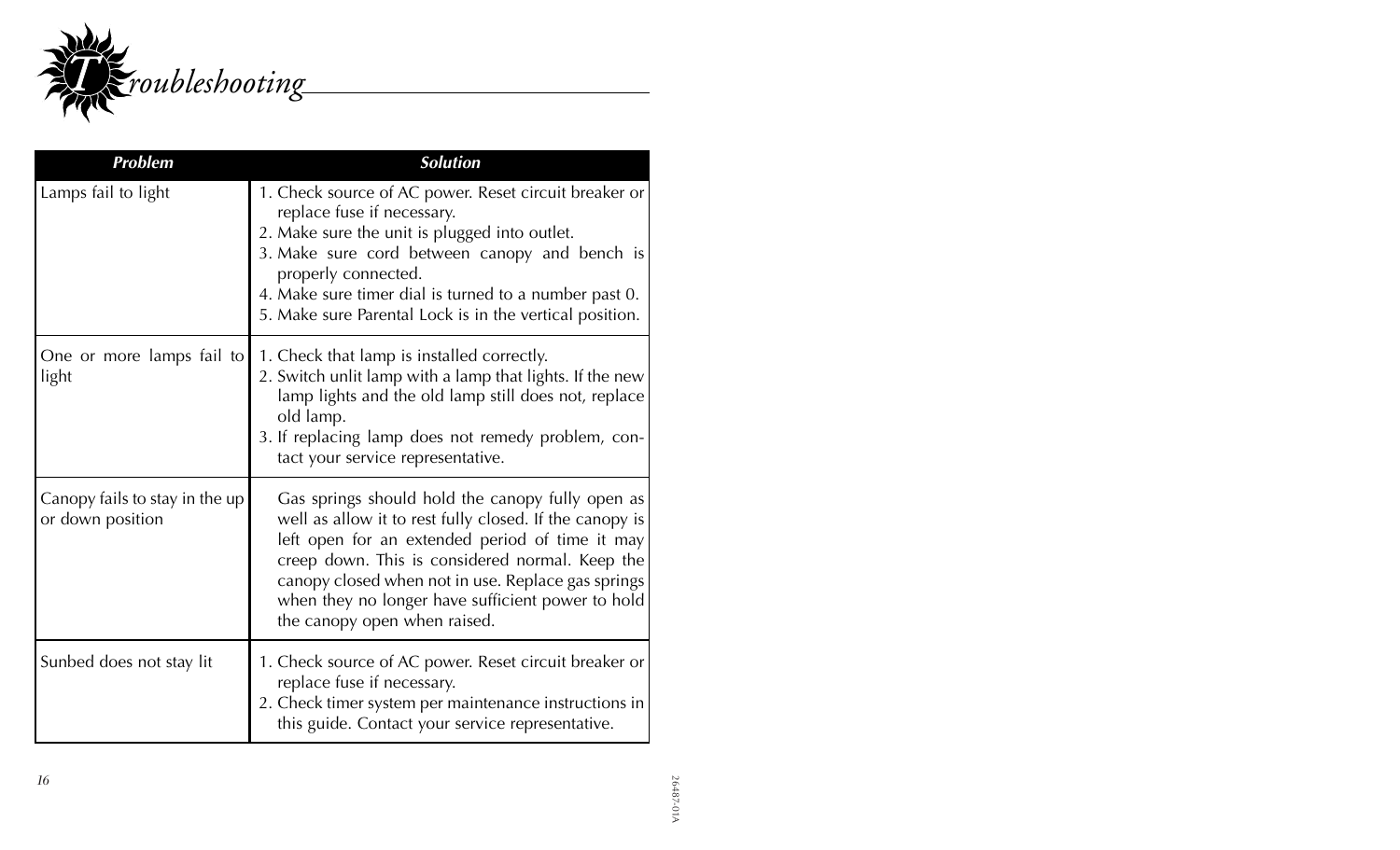![](_page_20_Picture_0.jpeg)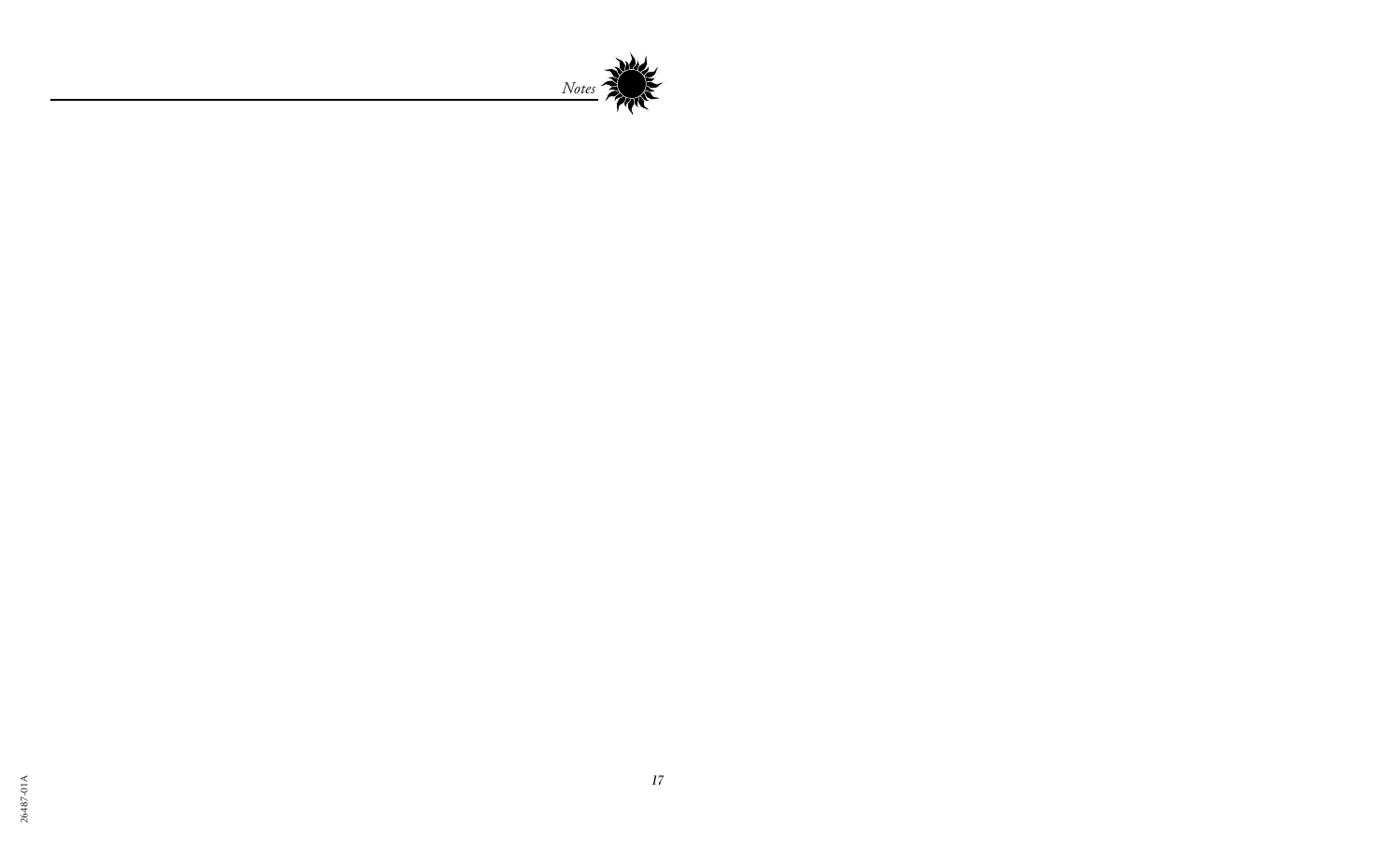![](_page_21_Figure_0.jpeg)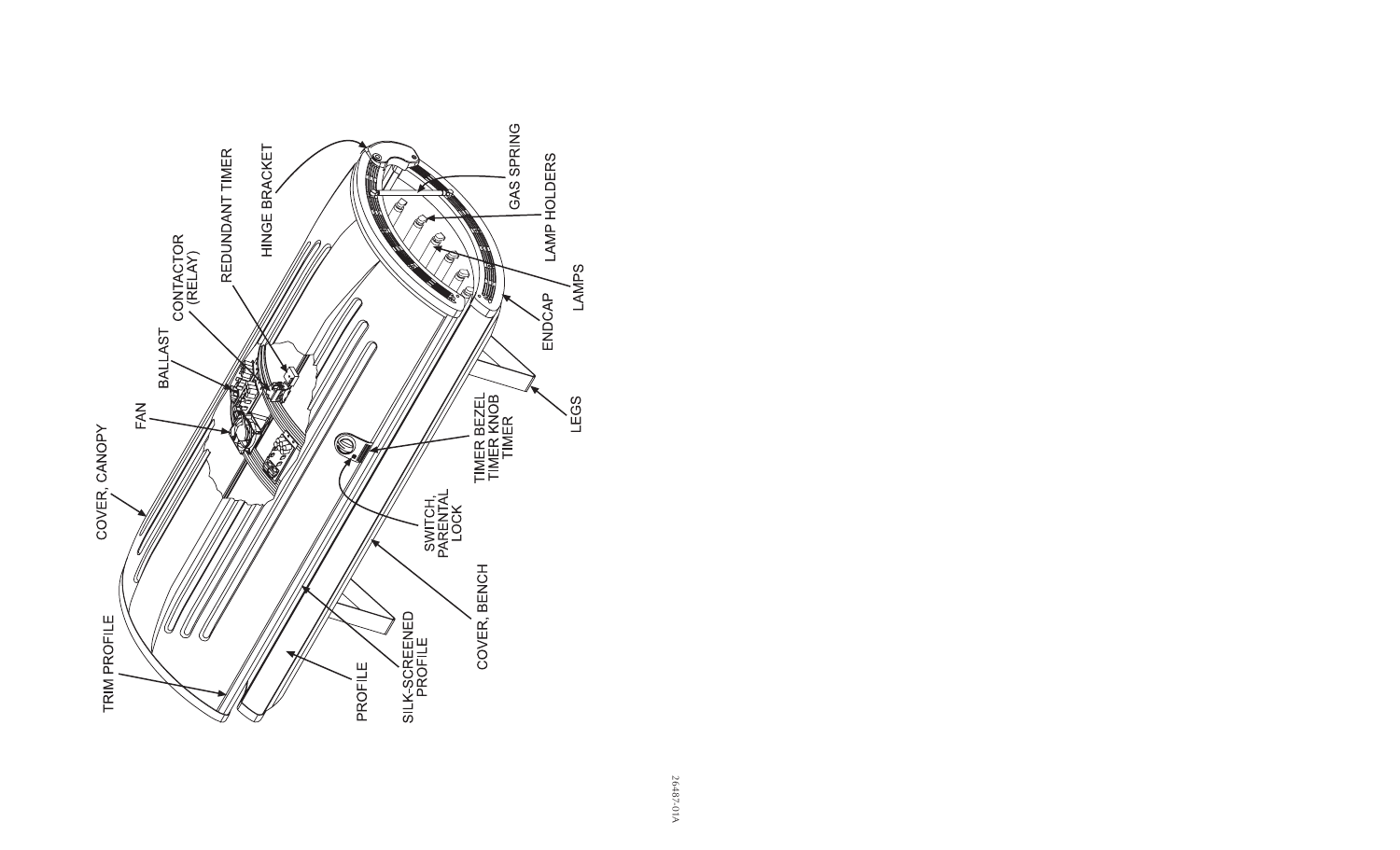# **Parts List**

This is a list of parts which may be replaced by the consumer. Care should be taken when replacing anything related to electrical wiring. We recommend contacting a professional electrician. When calling for parts, first state your bed model as N-16SE. Then refer to this list and preceding illustration for proper part identification.

Acrylic, Bench\* BallastCanopy Grill\* Contactor (Relay) Cover, Bench Cover, Canopy Endcap Kit (1 left and 1 right endcap) FanGas Spring set Hardware Kit\* (assembly hardware) Hinge Brackets (left and right) Keys, Parental Lock\* Lamp holder Lamps Leg Mounts\* (found inside the bench) Legs Manual\*Pillow\*Profile (blank) Redundant TimerSchematic Packet\*Silk-screened ProfileSwitch, Parental Lock TimerTimer BezelTimer KnobTrim Profile (blue) **Record this information for ease of service:Date of purchase: Bench serial number: Canopy serial number:** \* Not shown